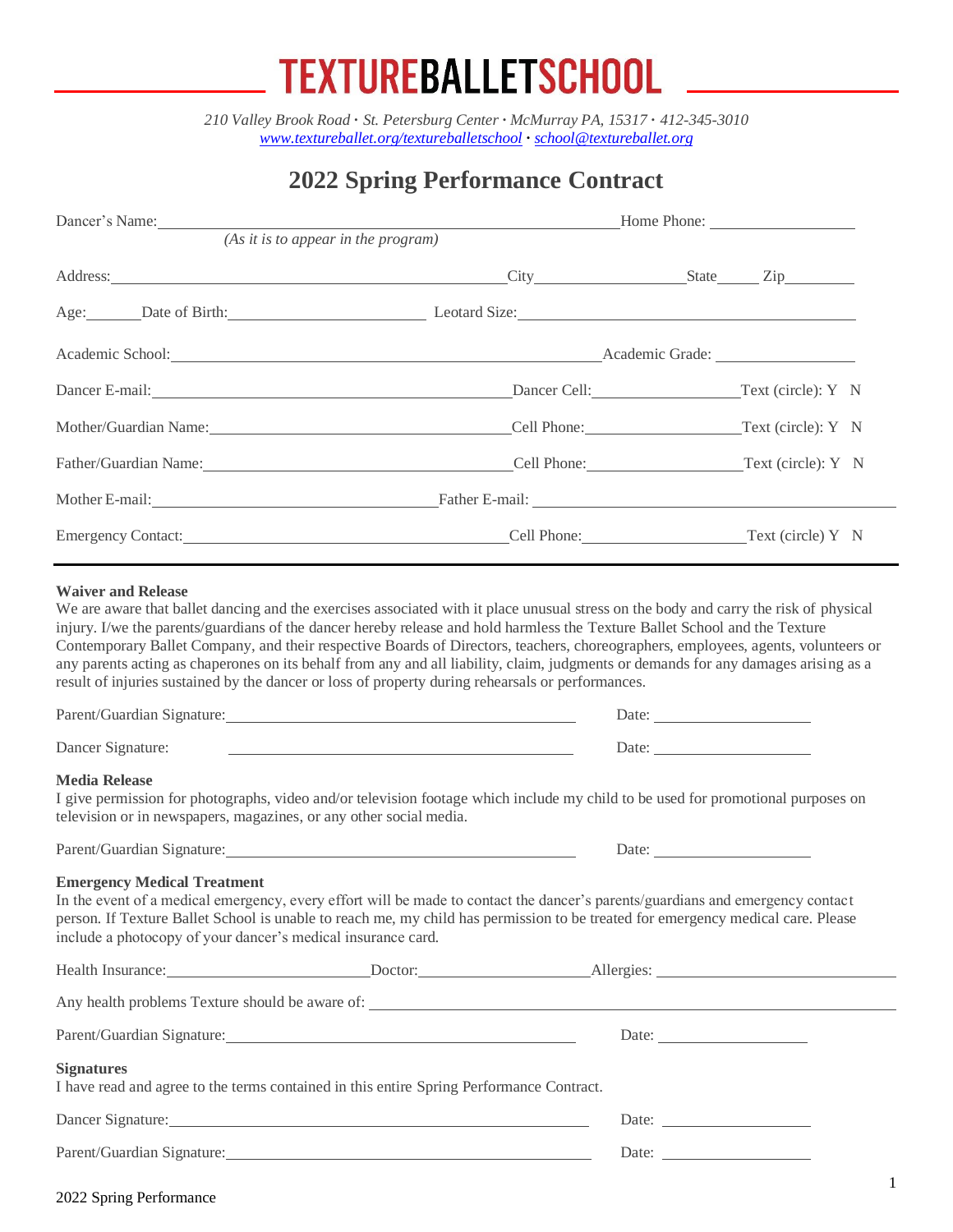### **Texture Ballet School Dancer and Parent Commitment**

*The dancer's and parent's initials affirm that they have read and agree to comply with each requirement.* (please initial)

| $\#$     | <b>Parent</b> | <b>Student</b> | <b>Commitment Description</b>                                                                                                                                                                                                                                                                                                                                                                                                                                                                                |
|----------|---------------|----------------|--------------------------------------------------------------------------------------------------------------------------------------------------------------------------------------------------------------------------------------------------------------------------------------------------------------------------------------------------------------------------------------------------------------------------------------------------------------------------------------------------------------|
| 1.<br>2. |               |                | We understand that once casting is complete, all casting is FINAL and the<br>dancer's parts are accepted and will be performed as cast, understanding that<br>roles are assigned with consideration for each dancer's skill, level of<br>development, capabilities, attendance and the requirements/needs of the overall<br>production. Texture Ballet School enrolled students will be given priority<br>during casting.<br>We understand that by auditioning we are expressing a commitment to participate |
|          |               |                | in the performance.                                                                                                                                                                                                                                                                                                                                                                                                                                                                                          |
| 3.       |               |                | We commit to attending all rehearsals and dress rehearsals unless excused, and to<br>check rehearsal schedules regularly for changes.                                                                                                                                                                                                                                                                                                                                                                        |
| 4.       |               |                | Enrolled Texture Ballet School full-time students in Level 1-8 are expected<br>to have class attendance of 90% or higher.                                                                                                                                                                                                                                                                                                                                                                                    |
| 5.       |               |                | We understand that if more than three rehearsals are missed, the part may be<br>recast, and that no rehearsals should be missed during the final four weeks prior<br>to the performance. You must report absence for any reason on a missed<br>rehearsal form.                                                                                                                                                                                                                                               |
| 6.       |               |                | We understand there is no refund if the dancer for any reason chooses not to<br>perform in the Spring Performance (other than documented medical<br>reasons) after preliminary casting is posted.                                                                                                                                                                                                                                                                                                            |
| 7.       |               |                | We take full responsibility for sewing name tags into the dancer's costume(s) and<br>making small repairs as directed by the costume department or finding someone<br>that can do it for us.                                                                                                                                                                                                                                                                                                                 |
| 8.       |               |                | Any dancer under age 10 must have a female adult in the dressing room with<br>them during stage rehearsals & performances. (Pending Covid Restrictions)                                                                                                                                                                                                                                                                                                                                                      |
| 9.       |               |                | We understand a parent or representative shall serve on at least one committee<br>during the months of preparation leading up to/including the performance<br>weekend (Designated # of volunteer hours will be determined by the Guild)<br><b>Please circle one or more:</b> Advertising * Program Ads * Publicity * Backstage<br>Parent * Basket Auction * Costumes * Flowers/Gift Shop * Fundraising * Props<br>* Quick Change * Headpieces * Load In/Out * Concessions *Ticketing * Ushers                |
| 10.      |               |                | 2022 Spring Performance Fees are due in 3 installments on 3/1/22,<br>4/1/22 and 5/1/22 respectively. Please see performance fee schedule below.                                                                                                                                                                                                                                                                                                                                                              |

#### **Spring Performance Fee Schedule**

*Performance fees are applied towards rehearsal time, choreography, production, performance venue and costume maintenance, performance program cost. Rates for non-Texture Ballet School students are based on the student's age as of March 1st*

| <b>Texture Ballet</b><br><b>School Student</b><br><i>Division</i> | <b>Non Texture Ballet</b><br><b>School Student Age</b><br>Group | <b>Total Cost</b> | 3/1      | 4/1      | 5/1      |
|-------------------------------------------------------------------|-----------------------------------------------------------------|-------------------|----------|----------|----------|
| Level 8                                                           | Ages 14-18                                                      | \$600             | \$200    | \$200    | \$200    |
| Level 7                                                           |                                                                 | \$575             | \$191.67 | \$191.67 | \$191.66 |
| Level 6                                                           | Ages 11-13                                                      | \$550             | \$183.33 | \$183.33 | \$183.34 |
| Level 5                                                           | Age $10$                                                        | \$500             | \$166.67 | \$166.67 | \$166.66 |
| Level 4                                                           | Age 9                                                           | \$450             | \$150    | \$150    | \$150    |
| Level 3                                                           | Age 8                                                           | \$400             | \$133.33 | \$133.33 | \$133.34 |
| Level 2                                                           | Age 7                                                           | \$350             | \$116.67 | \$116.67 | \$116.66 |
| Level 1                                                           | Age 6                                                           | \$300             | \$100    | \$100    | \$100    |
| Pre-ballet 3                                                      | Age 5                                                           | \$200             | \$66.67  | \$66.67  | \$66.66  |
| Pre-ballet $1 & 2$                                                | Ages 3-4                                                        | \$150             | \$50.00  | \$50.00  | \$50.00  |
| <b>Boys</b>                                                       | <b>Boys</b>                                                     | \$75              | \$25.00  | \$25.00  | \$25.00  |